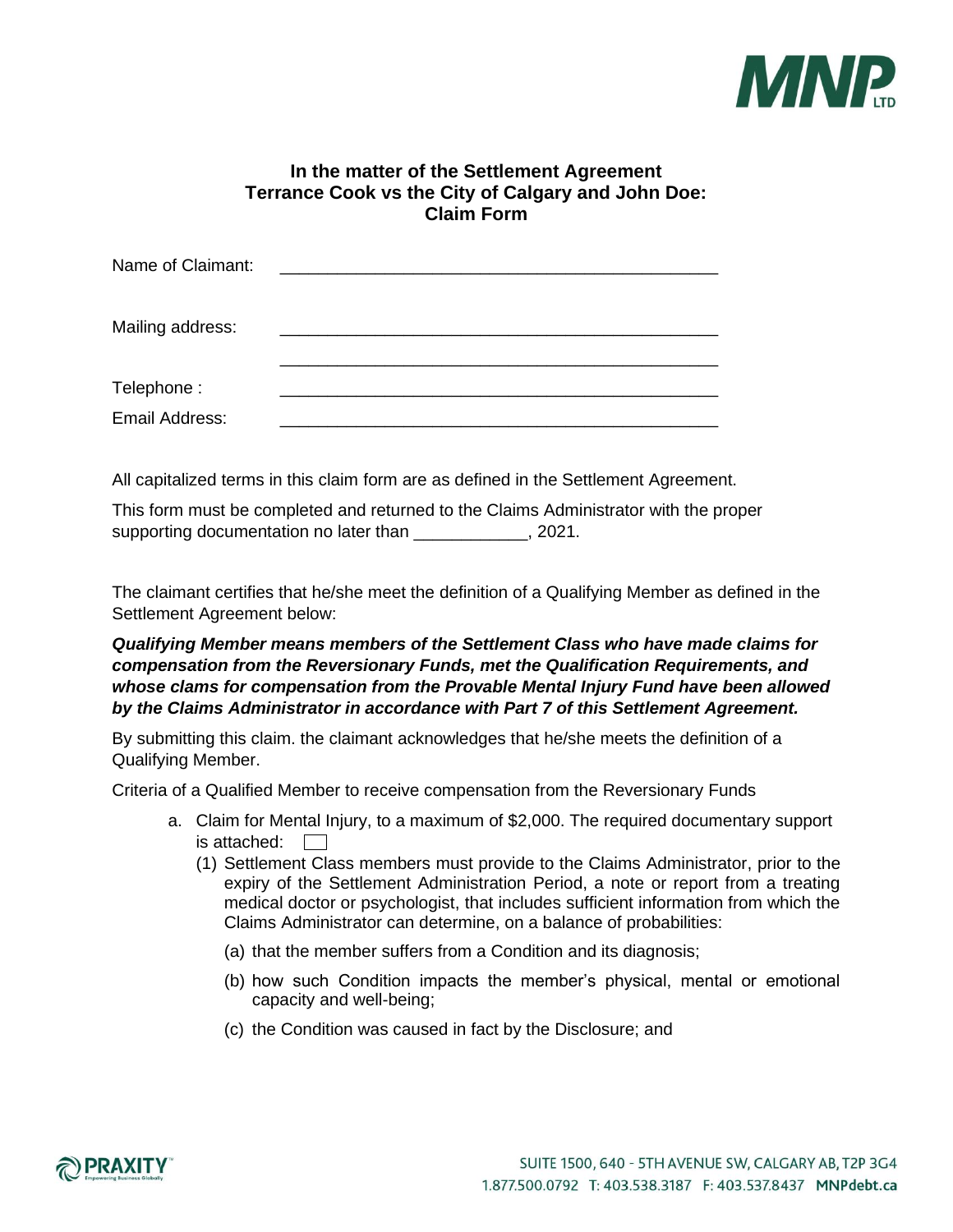- (d) That the Condition is a serious or prolonged trauma or illness, which rises above the ordinary annoyances, anxiety and fears experienced in daily life, as distinct from minor or transient upset, disgust, anxiety, agitation or other mental states that fall short of injury and shall not qualify for compensation.
- (e) If the member suffered from the Condition prior to the Disclosure, that the Disclosure caused a deterioration or worsening of such Condition, and that any expenses claimed would not have been incurred but for the Disclosure.
- b. Claim for Treatment Charges and Expenses Fund to a maximum of \$500. Copies of receipts and a written confirmation from the Qualifying Member attached:  $\Box$ (1) Amounts not covered by government or supplemental health care plans:
	- (a) Costs of prescribed medication;
	- (b) Costs of prescribed treatment;
	- (c) Costs of attending counselling sessions;
	- (d) Travel charges incurred to obtain prescribed medications or treatment.
	- (2) The above claimed above must be supported with the following:
		- (a) A doctor's prescription for any medication, medical services or paramedical services expense claimed;
		- (b) Original, certified or reasonably verified to the satisfaction of the Claims Administrator, copies of each invoice and/or receipt claimed; and
		- (c) Written confirmation, signed by the Qualifying Member, that such expenses were not reimbursed by a third party.
- c. Claim for reimbursement of Document Procurements Costs to a maximum of \$150. Copies of receipts attached:  $\Box$ 
	- (1) Costs of obtaining medical reports and/or a doctor's note, for the purpose of applying to the Claims Administrator for payment from the Reversionary Funds.

## **CLAIMS CAN ALSO BE FILED WITH THE CLAIMS ADMINISTRATOR AT**

#### **[www.mnp.ca/COCSettlement](http://www.mnp.ca/COCSettlement)**

Additional documentation relating to this settlement including a copy of the Settlement are also located at [www.mnp.ca/COCSettlement](http://www.mnp.ca/COCSettlement)

Questions and completed forms can be forwarded to [COCsettlement@mnp.ca](mailto:COCsettlement@mnp.ca)